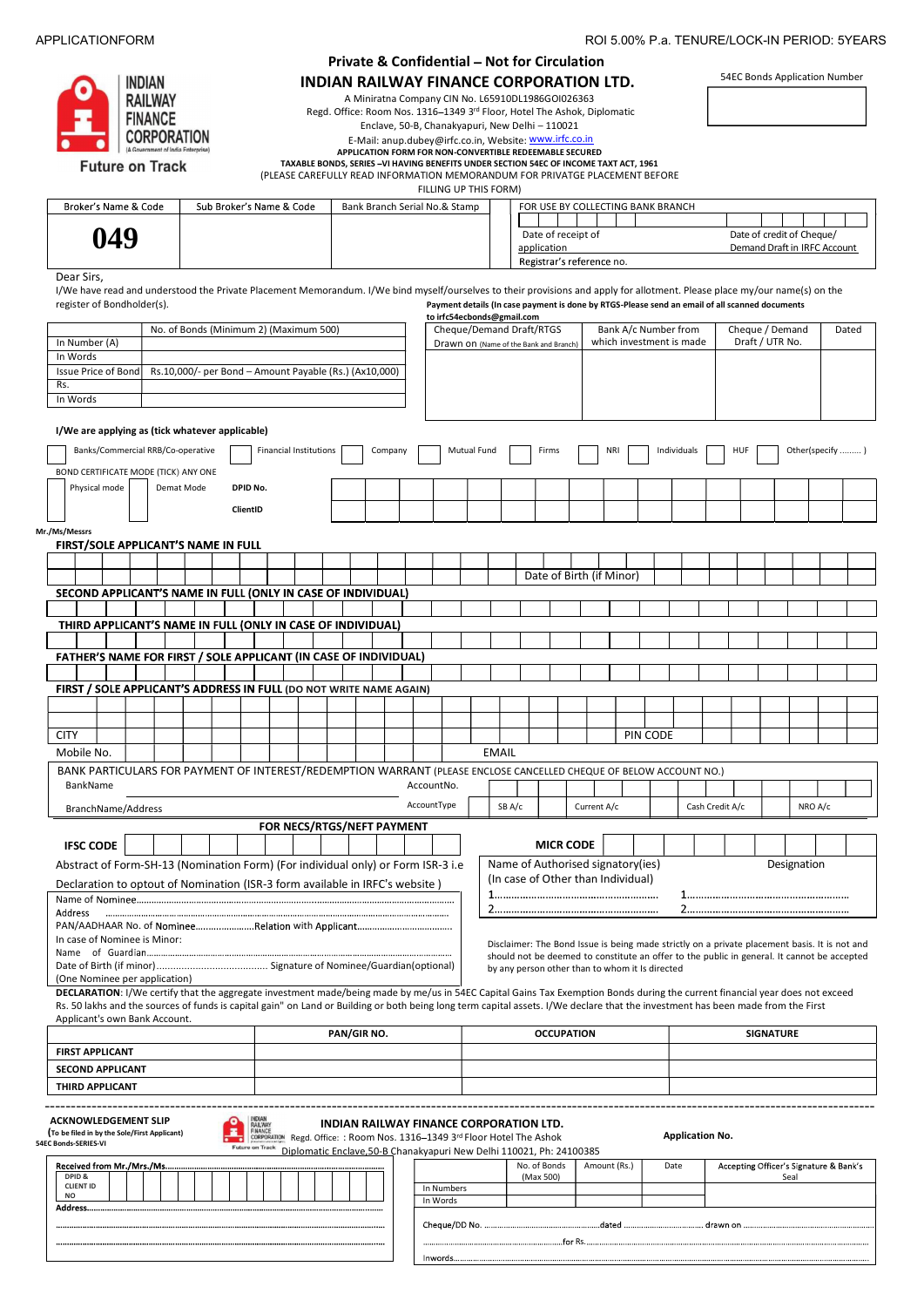## INSTRUCTIONS FOR INVESTORS (Must read before investment)

- Application Forms must be completed in **BLOCK LETTERS IN ENGLISH**. A blank space must be left between two or more parts of the name.<br>
2) Minimum investment-2 Bonds of Rs. 10,000/- each and maximum investment-500 Bonds amou
- 
- 3) Investors are required to submit the Application Form duly filled along with either a Demand Draft or account payee Cheque payable in favour of "IRFC CAPITAL GAIN BONDS" along with necessary enclosures at the designated branches of collecting banks -HDFC Bank, Axis Bank, ICICI Bank, IDBI Bank Ltd. and Canara Bank.
- 4) Applicant should mention his name, address and application number on the reverse of the Cheque/ Demand Draft. Cash, Money Orders or Postal Orders will **NOT** beaccepted.
- 5) For details of designated bank branches, please refer Private Placement Memorandum or visit our website for more details (https://kosmic.kfintech.com/IRFC).
- 6) For checking application status please refer to the link (https://kosmic.kfintech.com/IRFC/irfc\_query\_window.aspx).
- 7) Investors are advised in their own interest to fill up complete details of their bank particulars along with a cancelled cheque. In absence of such information, the interest & redemption warrants shall be mailed at given address at applicant's solerisk.
- 8) Applicants are deemed to have read the PPM/IM and are supposed to be well versed with the contents of PPM/IM.

#### 9) Application once submitted cannot be withdrawn and subscription amount will not be refunded (as per PPM/IM).

- 10) The application should be submitted during banking hours at any of the Bank Branches as mentioned our website. Bank charges for such applications will be borne by applicants. IRFC assumes no responsibility for any applications/ cheques / demand drafts lost in mail or late / short credit of ApplicationMoney.
- 11) In case neither the PAN nor the GIR No. has been allotted, or the Applicant is not assessed to income tax, the appropriate information should be mentioned in the space provided. In case the investor has applied for and not yet been al lotted the PAN/GIR No. then he is required to furnish a copy of the acknowledged Form 49A. In case the investor is applying through a demand draft and P AN/GIR No. has not been allotted he is required to furnish a declaration in Form60.
- 12) In case of application under the Power of attorney or by Limited Companies or other corporate bodies, a certified copy of the Power of Attorney or a copy of the approval of the relevant authority, as the case may be should be submitted along with the Application Form.
- 13) In case a partnership firm makes investments, the application is required to be made in the name of the partnership firm and the application form can be signed by any partner(s) authorised to do in this behalf and affixing a rubber stamp of thefirm.
- 14) The applications would be accepted as per the provisions of the PPM/IM of the issue, other applicable rules and regulations. IRFC is entitled, at its sole and absolute discretion, to accept or reject any application, in part or in full, without assigning any reason. An Application Form that is not complete in all respect is liable to berejected.
- 15) It is advisable that investor keeps a photocopy of the application form and mentions his/her mobile number, email ID in the application form.
- 16) In case of Bonds allotted under Demat Mode, the demographic details will be picked up from the DPID/ CLIENT ID i.e., Payment warrants would be prepared in favour of sole/ first applicant and issued as per the details identified by the Bond holder's Demat Account. Therefore, Bank particulars in the Application Form should match with the bank details provided in the Demat Account.
- 17) As a matter of precaution against possible fraudulent encashment of interest/redemption warrants due to loss/misplacement, applicants are requested to mention the full particulars of their bank account, as specified in the Application Form. In case, where the investor applies for bonds under Physical Mode, all the Payment Warrants will be issued asper the details captured in the Register of Bond holder and any discrepancy arising due to wrong information furnished in the application form shall at the applicant's sole risk.
- 18) ISSUE HIGHLIGHTS: Interest rate is 5.00% payable annually on 15 October. Lock in period of 5 years (No transfer is permitted). First Interest payment for bonds whose money has been credited in to IRFC account till August 31, 2022 and are successfully alloted will be made on October 15, 2022. For Bonds in respect of which money has been credited into IRFC account after August 31, 2022 will be paid on October 15 of next year and onwards. The Bonds will automatically redeem after expiry of five years. Bonds are AAA rated by ICRA, CRISIL and CARE.
- 19) Interest/Redemption shall be paid by way of warrant/NECS/RTGS/NEFT payable at par at locations where collection centers are appointed.
- 20) No TDS will be deducted on interest earned on these Bonds. IRFC has received exemption from deduction of TDS on interest of these bonds in terms of Government Notification No. 28/2018/F. No. 275/27/2017-IT(B) dated June 18, 2018 under Section 193 of Income Tax Act,1961.
- 21) IRFC reserves the right to revise the coupon rate and/or close the issue by giving a notice. All applications submitted but not accepted by IRFC would be returned by IRFC to the applicant without anyinterest.
- 22) For status of allotment/ servicing or any other details, please contact our RTA/IRFC.
- 23) IRFC advises all its investors to keeps a photocopy of the Application Form for their future reference.
- 24) In case of any inconsistency in the provisions of application form and Private Placement Memorandum, the provisions of Private Placement Memorandum shall prevail.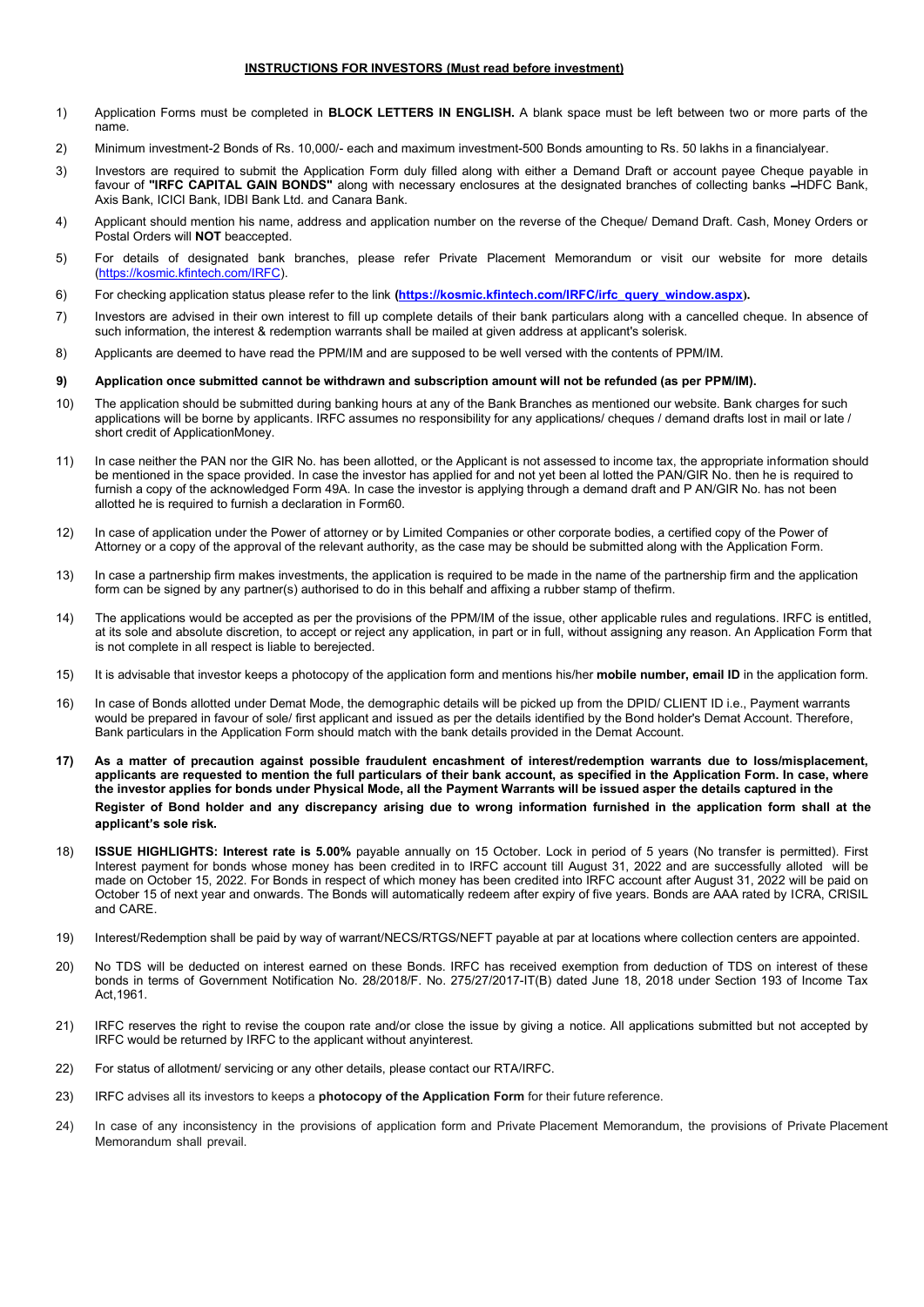# INDIAN RAILWAY FINANCE CORPORATION LTD. KNOW YOUR CUSTOMER FORM (FOR INVESTOR)

| 1. |  | Name of Applicant (1st Applicant)/HUF/Corporate/Firm/Trust/Funds etc. |  |  |  |  |  |  |  |  |  |  |  |
|----|--|-----------------------------------------------------------------------|--|--|--|--|--|--|--|--|--|--|--|
|    |  |                                                                       |  |  |  |  |  |  |  |  |  |  |  |
|    |  |                                                                       |  |  |  |  |  |  |  |  |  |  |  |
|    |  | PAN/DIN (Issued by MCA), Wherever Applicable                          |  |  |  |  |  |  |  |  |  |  |  |

| 3. |  |                    |  |  | Permanent Address (with Mobile nos.) in case of Individual and HUF        |  |  |  |  |  |  |  |  |  |
|----|--|--------------------|--|--|---------------------------------------------------------------------------|--|--|--|--|--|--|--|--|--|
|    |  |                    |  |  |                                                                           |  |  |  |  |  |  |  |  |  |
|    |  |                    |  |  |                                                                           |  |  |  |  |  |  |  |  |  |
|    |  |                    |  |  |                                                                           |  |  |  |  |  |  |  |  |  |
|    |  |                    |  |  |                                                                           |  |  |  |  |  |  |  |  |  |
| 4. |  |                    |  |  | Business/Office Address (with telephone and fax nos.) wherever applicable |  |  |  |  |  |  |  |  |  |
|    |  |                    |  |  |                                                                           |  |  |  |  |  |  |  |  |  |
|    |  |                    |  |  |                                                                           |  |  |  |  |  |  |  |  |  |
|    |  |                    |  |  |                                                                           |  |  |  |  |  |  |  |  |  |
| 5. |  | Nature of Business |  |  |                                                                           |  |  |  |  |  |  |  |  |  |

6. Source of Funds – The source of funds for the investment is capital gain arising from the transfer of land or building or both.

Signature of Applicant

### Mandatory documents for all the investors

- Self-attested copy of PAN Card (In case of Joint application, self-attested PAN copy of all the applicants) or Form 60 where bond application size is Rs. 50,000/- or more.
- Photo Copy of cancelled Cheque for NECS facility.

#### (a) For Resident Indian Nationals

Documents in support of Name and Address (copies attested by Gazetted Officer/Notary/Self Attested in case of Individual only)

PAN Card and any one of the following

(i) AADHAAR Card (ii) Passport (iii) Driving Licence (iv) Identify Card issued by any institution (v) Copy of the electricity bill or telephone bill showing residential address (vi) Any document or communication issued by any authority of the Central Government, State Government or local bodies showing residential address (vii) voters identity card (viii) Ration Card.'

### (b) HUF

HUF Deed, PAN and Address Proof of Karta (copies attested by KARTA)

### (c) For NRIs/ Other foreign eligible investor

(i) Passport-Mandatory (ii) PAN Card (iii) Photocopy of Cancelled Cheque (NRO Account) (iv) Self certified address proof

### (d) For Corporate-Investor

Documents in support (copies attested by Company Secretary/Director)

(i) Certificate of incorporation and Memorandum & Articles of Association (ii) Resolution of the Board of Directors and identification of those who have authority to operate (iii) Power of Attorney granted to its managers, officers or employees to transact business, on its behalf (iv) Copy of PAN/PAN Allotment letter.

### (e) For Partnership Firms-Investor

Documents in support (copies attested by Notary)

(i) Registration certificate, if registered (ii) Partnership deed (iii) Power of Attorney granted to a partner or an employee of the firm to transact business on its behalf (iv) Any officially valid document identifying the partners and the persons holding the Power of Attorney and their addresses (v) Telephone bill in the name of firm/partners (vi) Copy of PAN/PAN Allotmentletter.

### (f) Trust & Foundations -Investor

Documents in support (copies attested by Notary)

(i) Certificate of registration, if registered (ii) Power of Attorney granted to transact business on its behalf (iii) Any officially valid document to identify the Trustees, Settlors, Beneficiaries and those holding Power of Attorney, Founders/Managers/Directors and their addresses (iv) Resolution of the managing body of the Foundation / Association / (v) Telephone bill (vi) Copy of PAN/ PAN Allotment letter (Otherwise exemption certificate issued by IT Authorities)